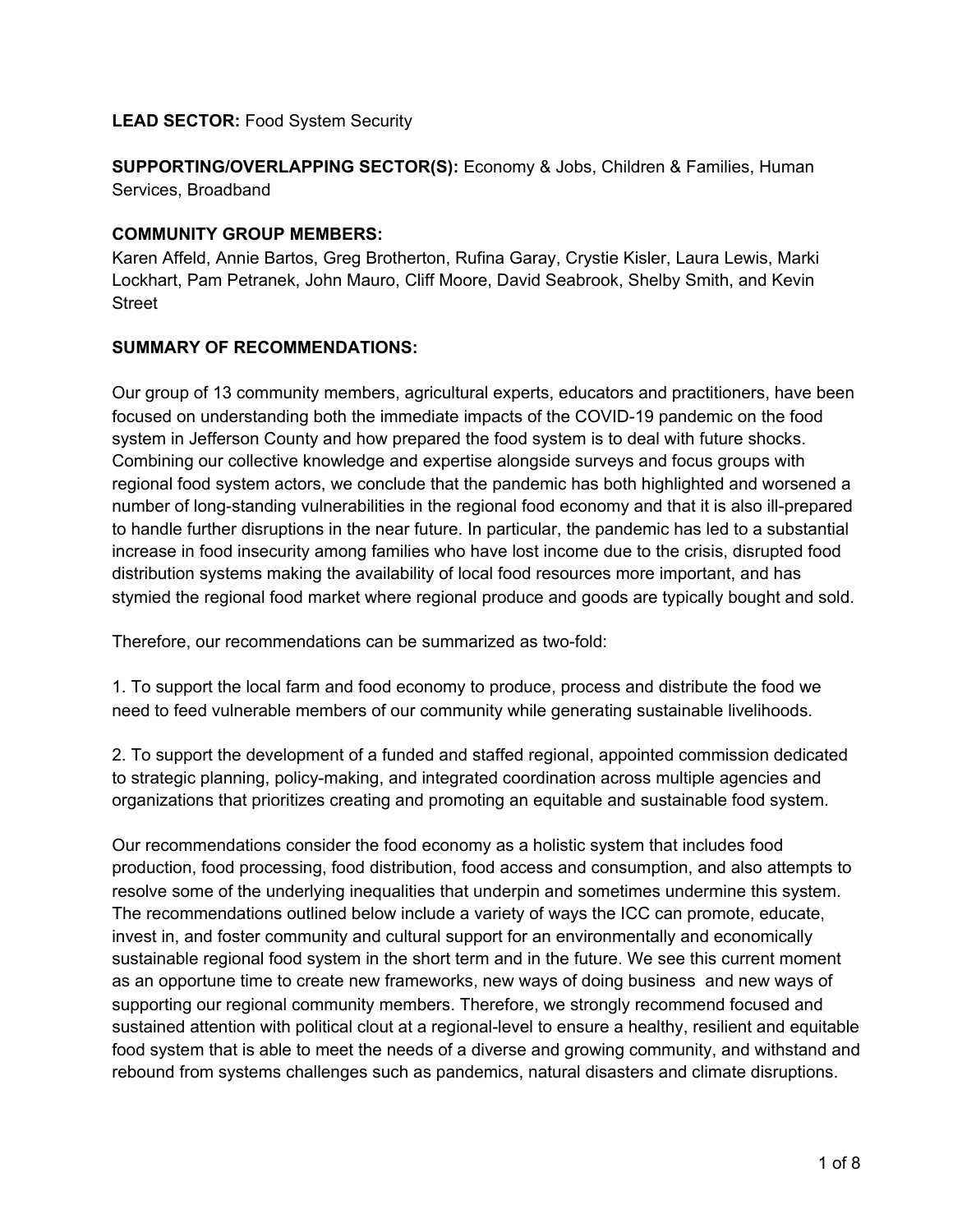**1. Short-Term Opportunity Statement:** Support regional food and meal services for vulnerable residents such as food banks, SNAP-Ed, and other programs that provide food to residents.

**Background:** The economic crisis created by Covid-19 has increased food insecurity in the County and increased demand at area food banks and feeding programs. At the same time, area farmers have lost revenues because of the delayed opening of farmers markets and decreased sales at those markets, along with major decreases in sales to restaurants.

## **Actions:**

To address the problem and capitalize on the resulting opportunity, the following **projects/initiatives** are recommended:

# **1.1) Food Banks/Feeding Programs**

- **Objectives/Desired Outcomes**: Fund infrastructure needed to expand capacity at food banks and other feeding programs.
- **Proposed Lead Organization & Supporting Roles**:
	- Food Banks
	- Chimacum School District
	- OlyCap
	- YMCA
- **○ Action Steps and Timeframe:**
	- Provide funds for Food Banks to purchase back-up generators and additional storage capacity
	- Provide funds to keep the Chimicum multi-purpose room open for storage and preparation of takeaway school meals
- **○ Assessment:**
	- The Chimcum multi-purpose room project was awarded CARES funding
	- Funding is still requested to support infrastructural support for the Food Banks

# **1.2) Olympic Peninsula Farmers Fund**

- **Objectives/Desired Outcomes:** Fund programs that make healthy local food available to families who need it.
- **○ Proposed Lead Organization & Supporting Roles:**
	- NODC
- **○ Action Steps and Timeframe:**
	- Contracts with local farmers to provide food to food banks and other feeding programs
- **○ Assessment:**
	- This project was awarded CARES funding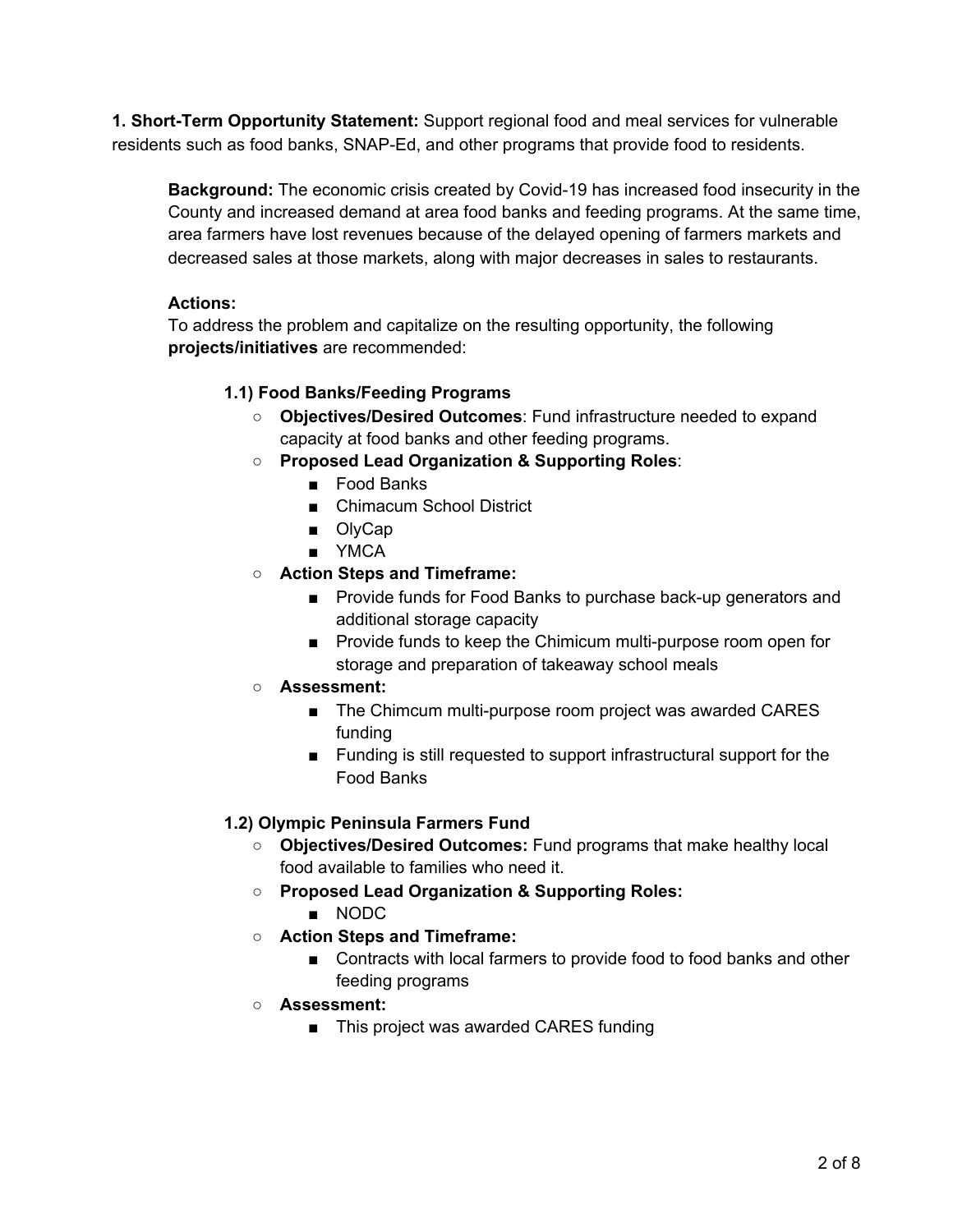### **1.3) Jefferson County Farmers Market's SNAP-Ed Match program**

- **Objectives/Desired Outcomes:** Fund programs that make healthy local food available to families who need it.
- **○ Proposed Lead Organization & Supporting Roles:**
	- Jefferson County Farmers Market
- **○ Action Steps and Timeframe:**
	- Provides a dollar-for-dollar match to double the amount that shoppers using SNAP funds have to spend at the Market
- **○ Assessment:**
	- This project was awarded CARES funding

## **1.4) Food boxes for families**

- **Objectives/Desired Outcomes:** Fund programs that make healthy local food available to families who need it.
- **○ Proposed Lead Organization & Supporting Roles:**
	- NODC
- **○ Action Steps and Timeframe:**
	- Provide food boxes to families who have children in the home who are receiving school lunches
- **○ Assessment:**
	- This project was awarded CARES funding

## **1.5) Jefferson County Farmers Market Farm to Food Bank program**

- **Objectives/Desired Outcomes:** Fund programs that make healthy local food available to families who need it.
- **○ Proposed Lead Organization & Supporting Roles:**
	- Jefferson County Farmers Market and/or WSU Extension
- **○ Action Steps and Timeframe:**
	- The ongoing management and operation of the program needs to be determined, but will likely involve collaboration between the new JCFM manager and the WSU SNAP-Ed Coordinator. It is possible WSU will have capacity to take on this role under the new Coordinator.
- **○ Assessment:**
	- Assessment of this activity will need to be delayed until the program's home agency has been determined.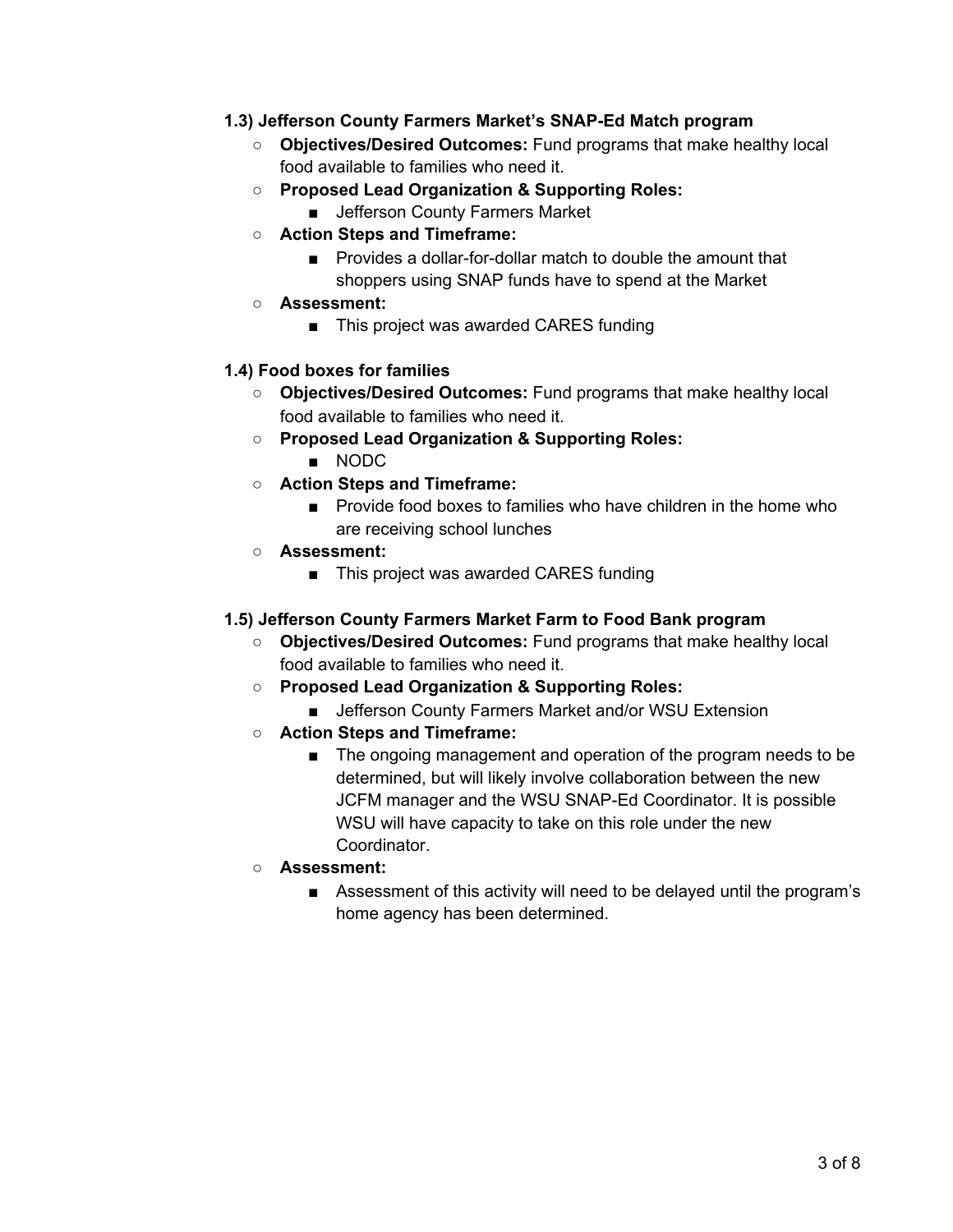**2. Short-Term Opportunity Statement:** Increase local food production for local consumption. Local food production would support food security regardless of disruptions to the global food supply and strengthen the local food-producing economy.

**Background**: Jefferson County has a long history of agricultural production, a moderate climate and a diversified base of small farms, yet it currently relies on producers and distributors outside the region for the vast majority of the food consumed by its population. COVID-19 resulted in disruptions across the global food system which created complications at a local scale. For example, grocery store chains were unable to keep up with the demand for certain staple products or commodities, and local farmers were unable to access the markets they depend on. COVID-19 exposed further flaws in food distribution, food-based labor sector, and government policies which keep local solutions uneasily achieved.

## **Actions:**

- **Objectives/Desired Outcomes**: Support local farmers with the resources they need to plan, produce and process food for area residents.
- **Proposed Lead Organization & Supporting Roles**:
	- WSU
	- NODC
	- County Conservation Futures Committee
	- Conservation District
	- Jefferson Land Trust
	- OlyCap
	- Landworks Collaborative
- **Initiatives** could include:

**2.1)** Develop mechanisms to encourage/facilitate linkages between local farmers and restaurants, schools, and large businesses

- **■ Action Steps:**
	- Fund the annual conference of Eat Local First Olympic Peninsula, an existing campaign to promote local food, and its marketing campaign (alongside the Jobs and Economy Group)
	- Recommend pandemic-responsive incentives and long-term incentives for regional stores to purchase regional food to support revival and recovery of agrarian economy to ensure future local food supply.
	- Coalesce current research and identify additional research topics regarding strategies to promote new linkages and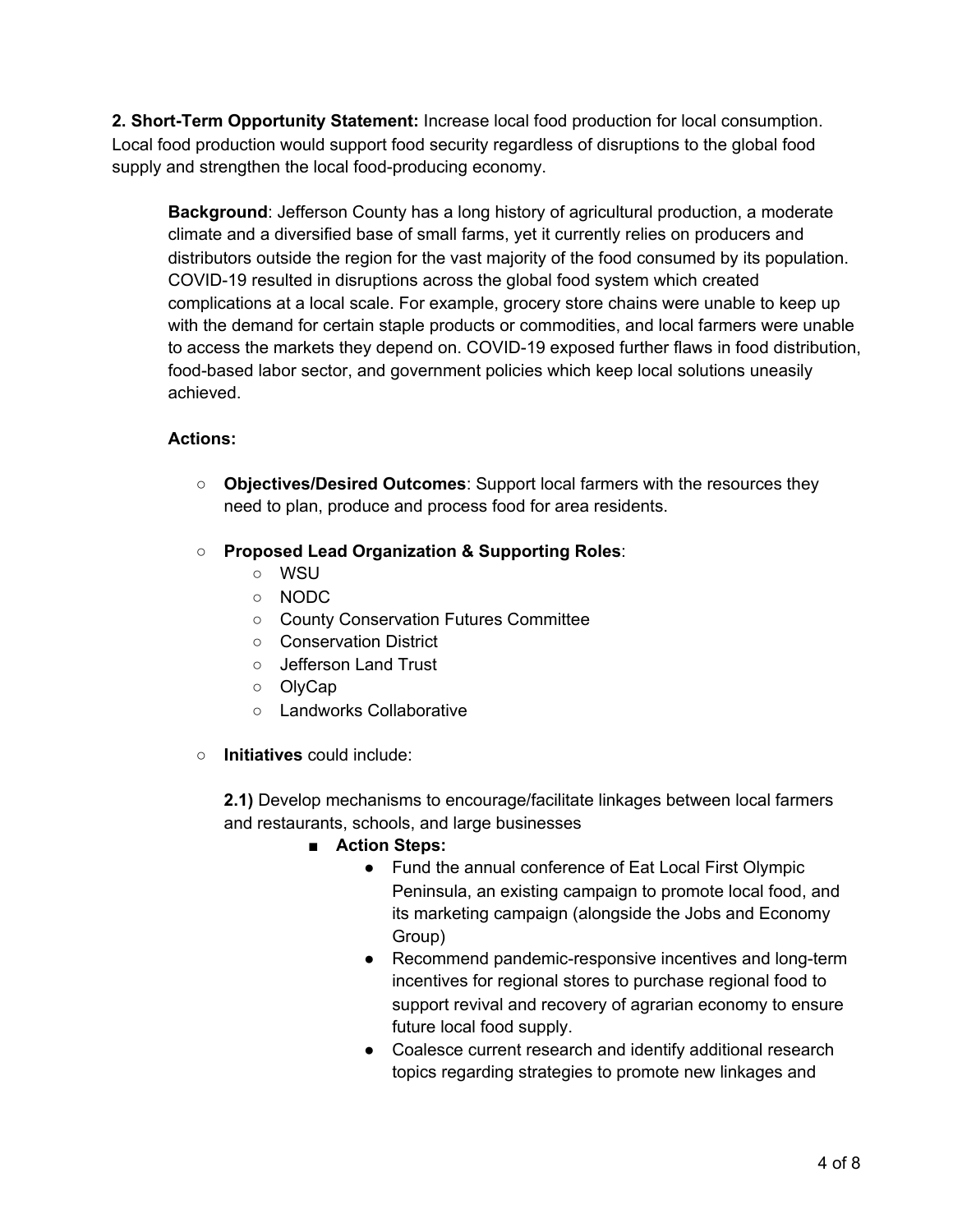distribution models and a comprehensive understanding of food sources for aggregation of sales.

**2.2)** Mobilize winter food production models and store winter supply of dry and value-added goods for increased production and emergency preparedness

- **■ Action Steps:**
	- Provide onsite (farm-based) cold and cool storage, dry-good and general storage with alternative power sources.
		- Ideal request is to fund five farms within the region at \$10,000.
	- Provide onsite (farm-based) green/hoop houses to extend growing season.
		- *Ideal request is to fund ten farms within the region at \$10,000.*
	- Provide offsite (non-specific to a particular farm) emergency regional dry storage and commercial canning equipment. ○ Ideal request is \$10,000 for space and equipment.
	- Provide Food Banks with generators or alternative power supply for existing cold storage.
		- Ideal request would be \$30,000 for three generators.

**2.4)** Create a new position for a business expert with farm-based enterprise experience to help navigate changing business laws, (changes to payroll taxes, huge spikes in unemployment fraud this past spring, etc) and help source or facilitate co-op buying of seeds, supplies, packaging, or other inputs.

■ **Action Steps:** Create a City of Port Townsend or Jefferson County position to undertake these responsibilities. Total cost of 1 FTE, salary and benefits would be approximately \$60,000 to \$66,000

**2.5)** Examine zoning, permitting and local health regulations to reduce barriers including barriers to agricultural and food enterprise processing

> ■ **Action Steps:** This activity could be led by the same individual described in 2.4 above, but would require consistent interaction with the Planning Commissions of Jefferson County and Port Townsend.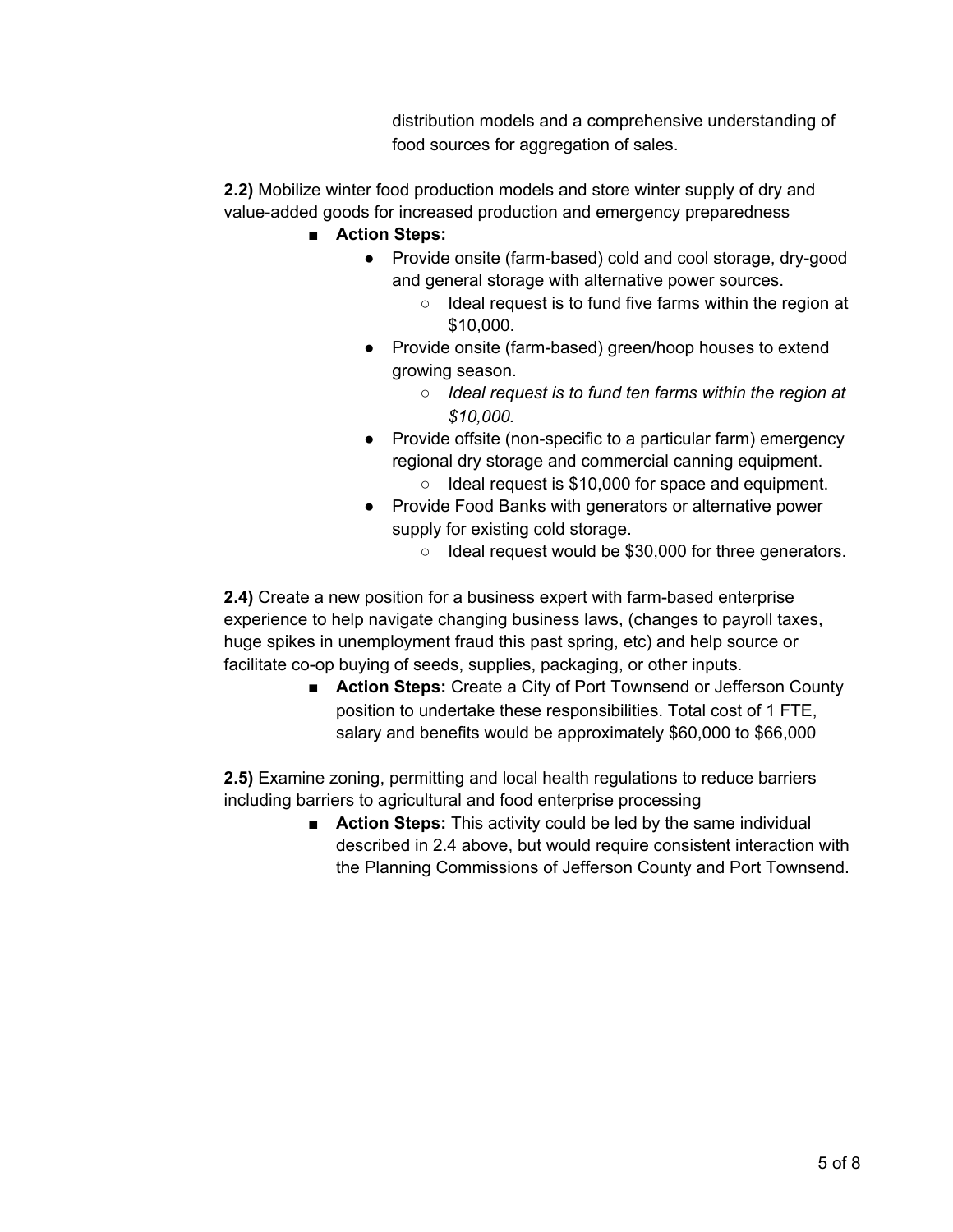**3. Long-term Opportunity Statement:** Develop and support a regionally focused food and agriculture group of community leaders, experts and practitioners to research and focus on resolving systemic barriers and creating opportunities for an equitable and sustainable food system now and in preparation for future emergencies/shocks to the food system.

**Background:** Around the world, local municipalities have adopted governance frameworks that prioritize the needs of and support the growth of regional food economies. These bodies are most effective when they include elected representatives and/or local leaders who are responsible for enacting policy. The pandemic exposed to us that separate groups working in similar but disparate nodes of the food system could be more effective if they were combined, unified and representative of the regional food system including organizations that hold institutional knowledge. A unified governance structure would be able to bring together these disparate actors and nodes of the food system in order to plan and create a more sustainable and equitable approach to increasing regional food production and consumption. We suggest that Jefferson County adopt and appoint a new Food System Resiliency Commission (FSRC). The FSRC would be separate and different in mandate from the existing Port Townsend Food Policy Council; it is our understanding that this latter group has been largely inactive and was not housed within a local government structure to ensure policy change at a local or regional level. In addition, the council lacked access to a budget for staffing and other operational needs.

### **Actions:**

**3.1)** Create a new employment opportunity for a "Food System Resilience Lead" This position, at .75 FTE would require funding of between \$53,000 and \$56,000, salary and benefits. At 1 FTE, the cost would be between \$60,000 and \$66,000

- **Objectives/Desired Outcomes**: This staff position would be responsible for over a three-year period at a minimum:
	- Organizing, facilitating, leading, and promoting this FSRC
	- Developing a matrix of relationships with community gardens, shellfish producers, fishers, foragers and hunters so those are ready and available for emergency activation
	- Researching and understanding the systemic challenges food producers face in the region and bringing these challenges to the attention of the FSRC for mitigation (e.g. including investigating particular models that can be utilized from other institutions such as Northern Arizona University's FEWsion)
	- Activating more education around the diverse modes of food procurement and issues of accessibility
- **Proposed Lead Organization & Supporting Roles**:
	- Port, PUD, City and County
	- Potentially housed in DEM or WSU Extension or supported by several counties (e.g. Jefferson, Clallum, Kitsap)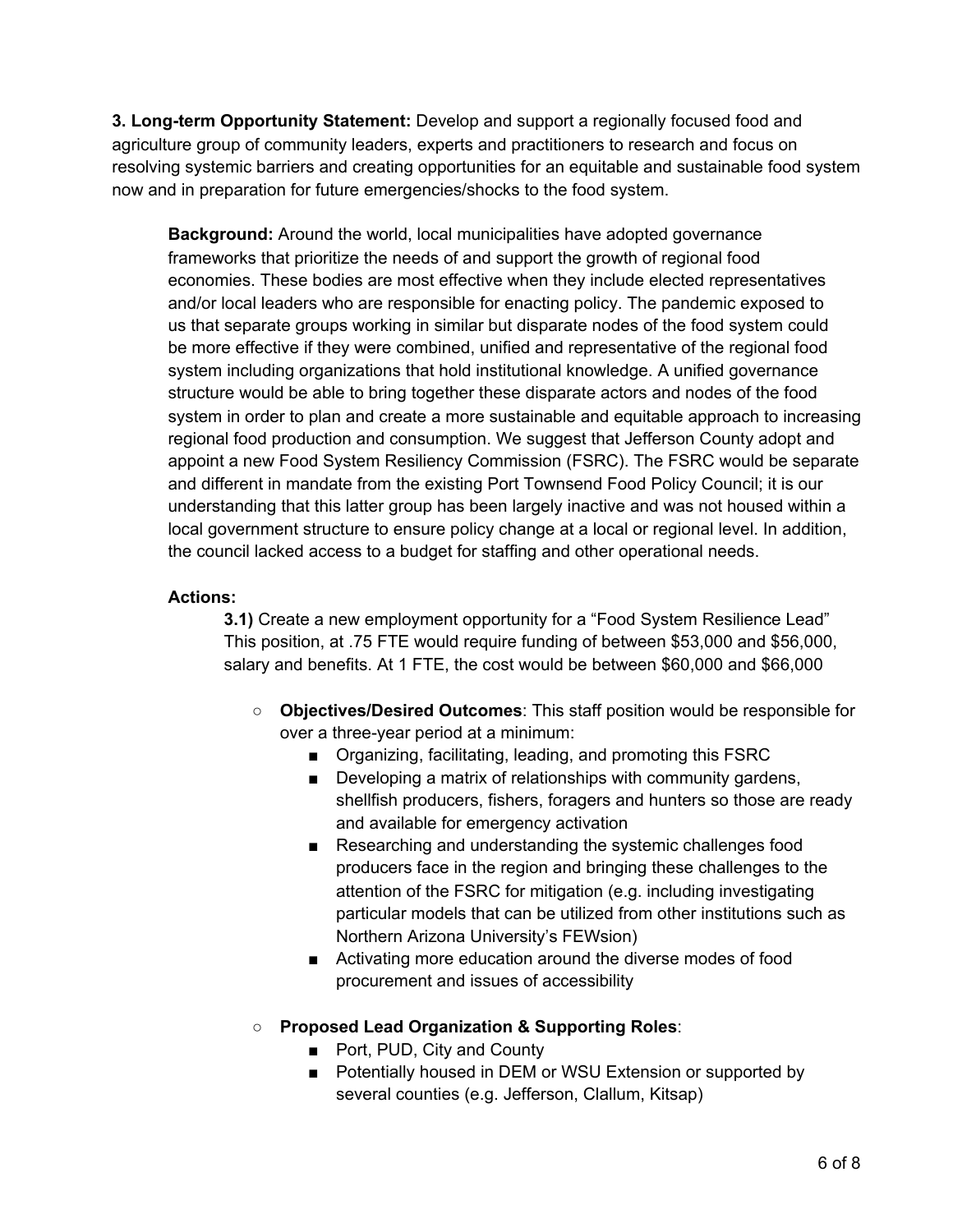■ WSU, UW, other regional food resilience committees

**3.2)** Work with the ICC to create a structure for a regional FSRC, including membership and bylaws

- **○ Objectives/Desired Outcomes:**
	- Recruit members who are representative of the constituents of the food system and food system organizations such as WSU, NODC, JCFM, OlyCap, Food Bank Farm to Food Bank project, Peninsula Food Coalition, Indigenous peoples, School District, Chefs, Grocery Store, Local 2020, Large-scale agribusiness and small-scale agribusiness, food processor, community-at-large member
	- Develop a North Olympic Food Resiliency Plan which includes specific policy and land-use arrangements to support regional food production, distribution and access.
- **Actions Steps** to consider (not exhaustively):
	- Work with Land Trust and/or Planning Commission to create more innovative cooperative housing and community trust models for making agricultural land accessible
	- Revisit county-wide development plans to:
		- Regularly review and make recommendations to update city and county codes
		- Ensure lands with designated vital soils are preserved for agriculture and not real estate.
		- Coordinate with housing planning agencies to manage housing needs for agrarian workforce and food production labor.
	- Consider and implement strategies to enable the purchase and placement of agricultural land into a public trust for community food production
	- Increase opportunities for acquisition of affordable agrarian land for small-scale food system enterprise. Initiatives could include:
		- Promoting low-cost, alternative financing for start-up businesses as well as support for conservation easements, cooperative ownership, incubator farms and other mechanisms to reduce the cost of entry into farming, with a goal of financing ten farms of a minimum of five acres each per year, in each of the following ten years.
		- Leasing new farmers unproductive lands designated for agriculture but currently not in use.
		- Developing a fundraising strategy that will be able to underwrite the cost of legal and tax services for small farms